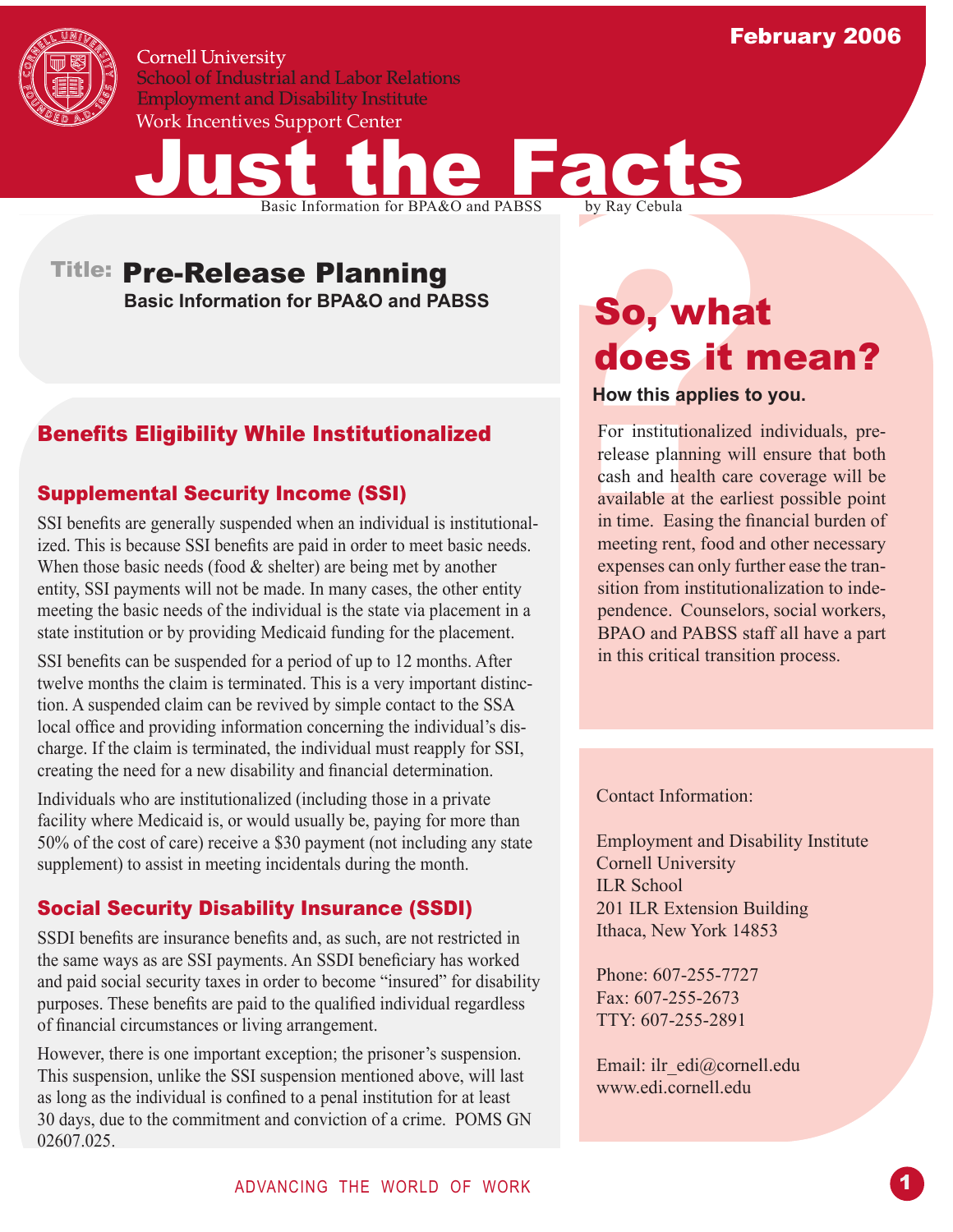The suspension may impact individuals residing in state facilities, other than prisons and jails, if the individual is being held under a "not guilty by reason of insanity" finding. As a result, the circumstances of each individual's institutionalization must be examined to insure eligibility.

Should SSDI benefits be suspended based upon confinement auxiliary benefits (those paid to dependents) will continue to be paid as long as basic eligibility criteria are met.

As a general rule however, it is not likely that SSDI benefits will be suspended when an individual is institutionalized. SSDI benefits payments will continue to be made.

# Discharging Planning Should Include a Pre-Release Benefits Planning Component

Discharge planning for institutionalized individuals necessarily contains a financial component. Individuals with no family members to rely on must find there own living situation.

Pre-release will take very different routes depending upon the type of benefit being paid to the individual.

SSDI beneficiaries are not likely to have payments suspended while institutionalized. As a result, the only "planning" that needs to be completed is to assure that SSA is aware of the discharge and new address of the individual so that payments can be appropriately directed. Of course, if work is a part of the discharge plan, any work activity and earned income must be reported to SSA.

For individuals who have no source of income, appear to meet the SSA disability criteria and have a work history an SSDI application should be considered. In a prerelease situation these applications can be "expedited" in the hopes of having a decision made and benefits payable upon discharge. This application should also include any dependents that may also benefit from the disabled worker's work history.

SSDI will bring along Medicare benefits after the first 24 month period of eligibility for cash payments. As a result, Medicaid applications, if appropriate, should also be considered during the discharge planning process.

There is no formal pre-release program for SSDI payments as the program does allow for retroactive payments for up to one year and, other than the prisoner suspension, does not impose suspensions for institutionalization.

An SSI beneficiary's benefits will be suspended after the first full calendar month of institutionalization. If benefits are not suspended timely an overpayment situation may develop. Should the term of institutionalization last less than 12 months the suspension can be lifted immediately upon discharge in order to begin a flow of cash funding that will assist in both discharge planning and meeting basic needs upon discharge.

If the term of institutionalization has lasted more than 12 months SSI benefits will have been terminated. Should this be the case a new application will need to be filed with SSA. This application can also be "expedited" in a pre-release situation.

SSI comes with Medicaid. This will be processed automatically once SSI benefits have been approved. Should the SSI application be delayed for any reason, a separate application for Medicaid can be filed with the state's Medicaid administering agency.

SSI also serves as a "portal" to many other state and federal benefits. The disability status associated with the SSI program can open the door to Food Stamps, Section 8 and other housing assistance programs.

Pre-release procedures were developed by SSA, at the insistence of Congress, to assist in this very task. The process was designed to promote deinstitutionalization by assuring eligible individuals timely SSI payments when they reenter the community. The distinguishing feature of the pre-release program is that it allows for the taking and processing of an SSI application for an institutionalized individual several months before anticipated discharge. It will also allow for a determination of a potential payment amount based upon the anticipated circumstances of the individual upon release. POMS SI 00520.900(A).

The process is intended to serve individuals who, because of institutionalization, are currently ineligible for SSI cash payments or are subject to the \$30 federal payment amount. POMS SI 00520.900(A).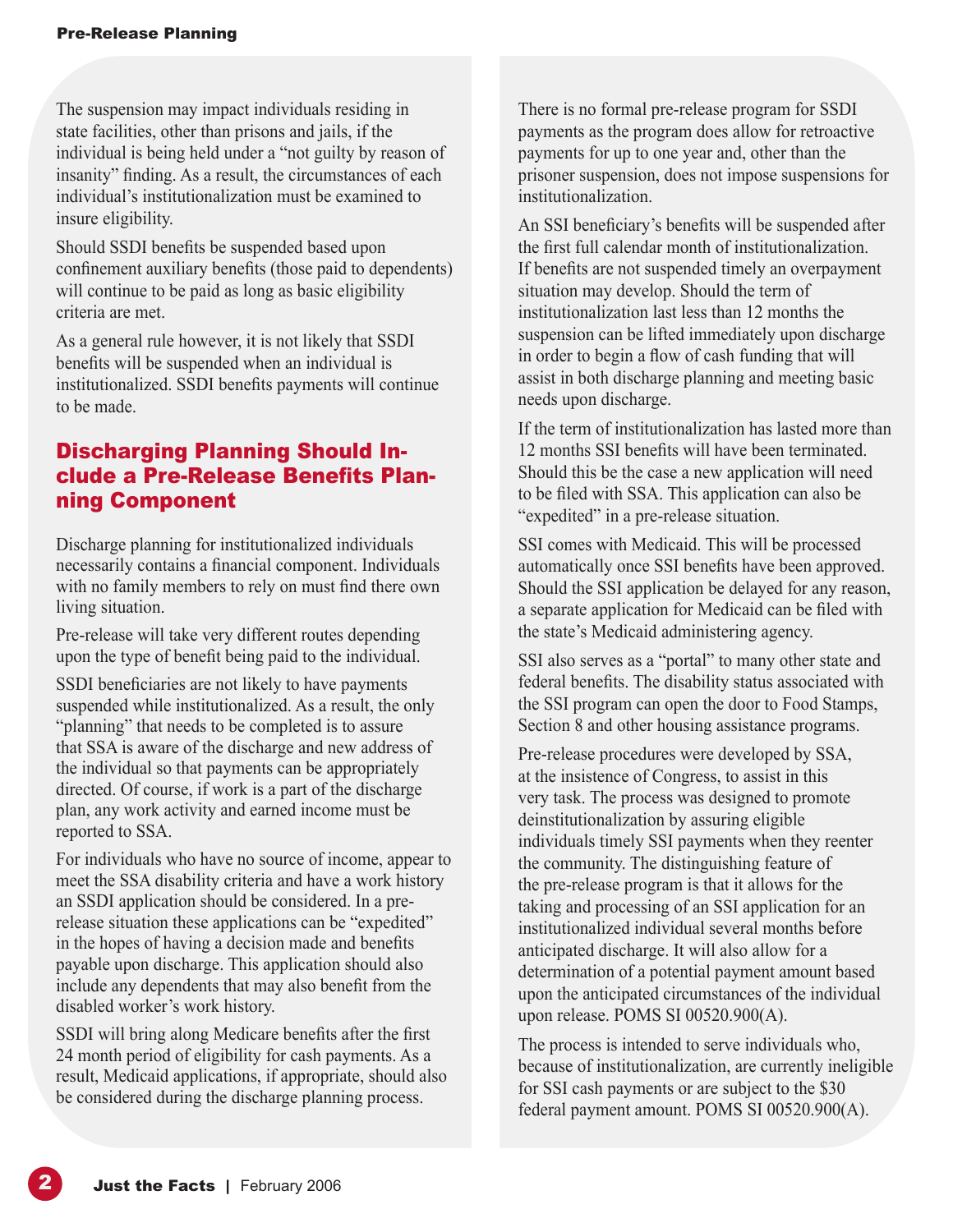# SSA Pre-Release Planning

Congress has emphasized the need for pre-release procedures by enacting legislation requiring SSA to provide a way for institutionalized individuals to apply for benefits before discharge from a public institution. This process can also assist those suspended individuals facilitate reinstatement of payments upon discharge. POMS SI 00520.900(A).

The pre-release procedure can be used for individuals who are:

- Not receiving SSI, or
- Are receiving the \$30 payment level.

#### POMS SI 00520.930.

A Pre-Release Agreement between SSA and the institution will allow for applications to be taken prior to discharge. POMS SI 00520.930. However, pre-release applications should be accepted without regard to whether an agreement exists. POMS SI 00520.900(C)(1).

A Pre-Release Agreement usually includes the following procedures:

- 1. The facility identifies potential pre-release claimants.
- 2. The local SSA office regularly contacts the institution to solicit the list of potential claimants. The facility can also contact SSA with this list. The lists should include a name, SSN, DOB, and date of admission to the institution for each claimant.
- 3. The SSA office and facility coordinate appointments with potential claimants to complete SSI applications and other necessary forms.
- 4. The facility notifies SSA of the discharge date in order to allow expediting of the SSI claim.

#### POMS SI 00520.930.

Agreements can also delineate responsibilities on the part of both SSA and the facility concerning the development of medical and financial files allowing for an expedited determination. Further, an SSA local office liaison can be selected in order to foster and maintain a relationship with the facility. POMS SI 00520.930

The institution is in a unique position to provide valuable information to SSA in order to allow for the expediting of the SSI determination process. Medical evidence in the possession of the institution should be provided to SSA without delay. Financial information as well is a necessary part of the determination process and should be provided immediately to assist in the facilitation of the application.

Case processing of a pre-release application is controlled by POMS SI 00520.920. Upon receipt of a referral from an institution, SSA is required to obtain all information and forms required for the initial claim or reinstatement. Releases from the individual allowing the SSA office to speak with the institution staff will also be obtained.

A "release statement" must also be obtained. This simply requires the institution to provide a written indication that the individual is scheduled for discharge or is being considered for discharge and the approximate date of the discharge.

SSA will make a determination concerning the potential payment amount based upon information concerning the individual's anticipated living arrangement upon discharge. This information and determination must be re-verified after discharge actually occurs.

As indicated earlier, medical development is a critical part of the application process. SSA will work with the institution to ensure that all medical evidence is submitted in a timely manner for consideration during the determination process. This information will include:

- Hospital names and addresses and dates of admission;
- Findings concerning orientation, coherence, emotional status, etc.;
- Diagnosis;
- Course of hospitalization;
- Recommendations for post-institutionalization needs;
- The individual's ability to manage funds (physician's statement); and